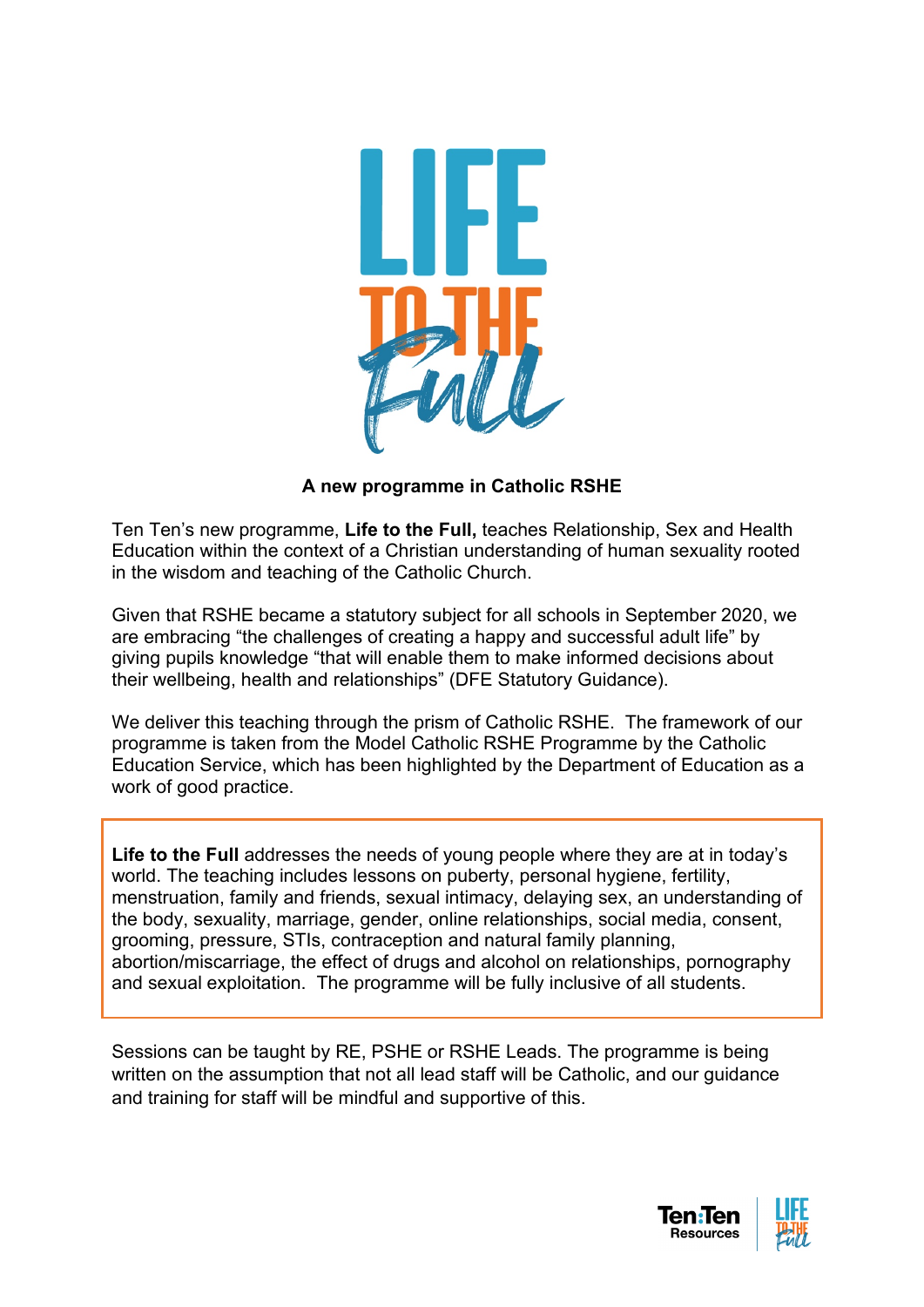

**Life to the Full** is annual subscription platform in Catholic RSHE which gives you:

- 1. A programme of study containing media-rich lessons for KS3 and KS4;\*
- 2. Access to our award-winning cinema-in-education programmes of study;
- 3. Suggested activities for extended learning;
- 4. Assessment Activities to record evidence of success;
- 5. Training for staff;
- 6. Resources to enable parent consultation;
- 7. An online parent portal for links to home.
- 8. Access to student Home Learning Courses during school closures (due later in 2020/21).

All lessons and resources will meet the **new statutory requirements** for RSHE and fulfil the **Model Catholic RSE Curriculum** by the Catholic Education Service.

\*Year 12 and 13 programmes will follow in later years; however, in the meantime, those students can undertake the programme for KS4.

# Cinema-in-Education

As part of the subscription to "Life to the Full", you receive online access to all of Ten Ten's cinema-in-education sessions for no extra charge (this is in addition to the 35 lessons). This includes our international award-winning film "Babies", and other film drama we have made, such as "Truth and Lies" (pornography), and "The Trouble With Max" (identity and pressure for KS3 students).

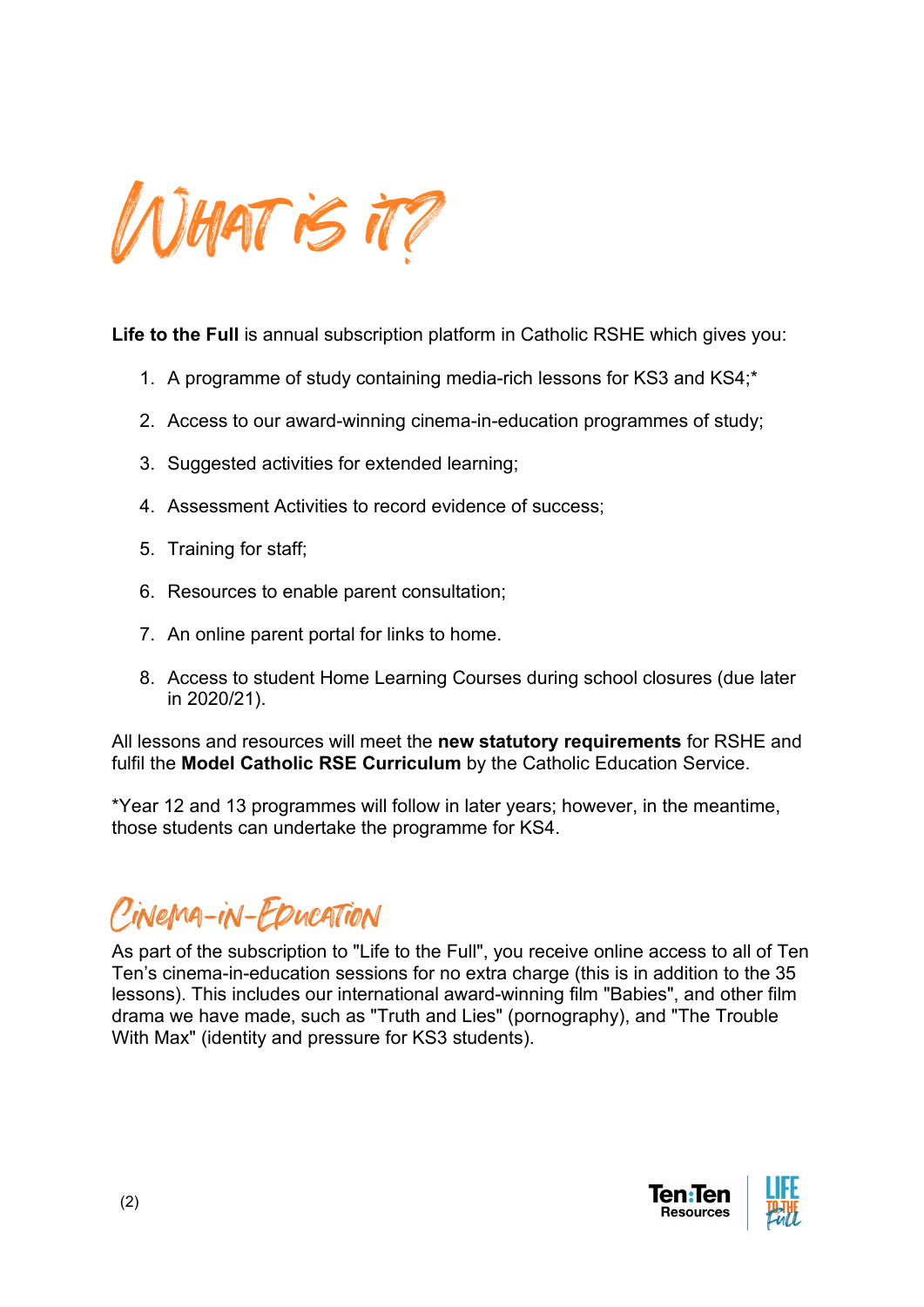

## **Academic Year 2020-21**

Our prices are based on pupil numbers. **All** students from Year 7 to 11 on roll must be included in your calculations; you cannot subscribe to only part of the programme.

| See FAQ for further info on school sizes                 | <b>Small</b>                                                         | <b>Medium</b>                                                | Large                                                                     |
|----------------------------------------------------------|----------------------------------------------------------------------|--------------------------------------------------------------|---------------------------------------------------------------------------|
|                                                          | Under 750<br>pupils on roll<br>(approx. under 150<br>per year group) | 750-1050<br>pupils on roll<br>(up to 210)<br>per year group) | <b>Over 1050</b><br>pupils on roll<br>(over 210 pupils<br>per year group) |
| Life to the Full subscription<br>(academic year 2020-21) | £780                                                                 | £990                                                         | £1,390                                                                    |
|                                                          | <b>Costs exclude VAT</b>                                             |                                                              |                                                                           |

| <b>Discount for MATs</b><br>www.tentenresources.co.uk/mat-discount |  |  |  |
|--------------------------------------------------------------------|--|--|--|
| <b>Subscribe</b><br>www.tentenresources.co.uk/secondary-subscribe  |  |  |  |